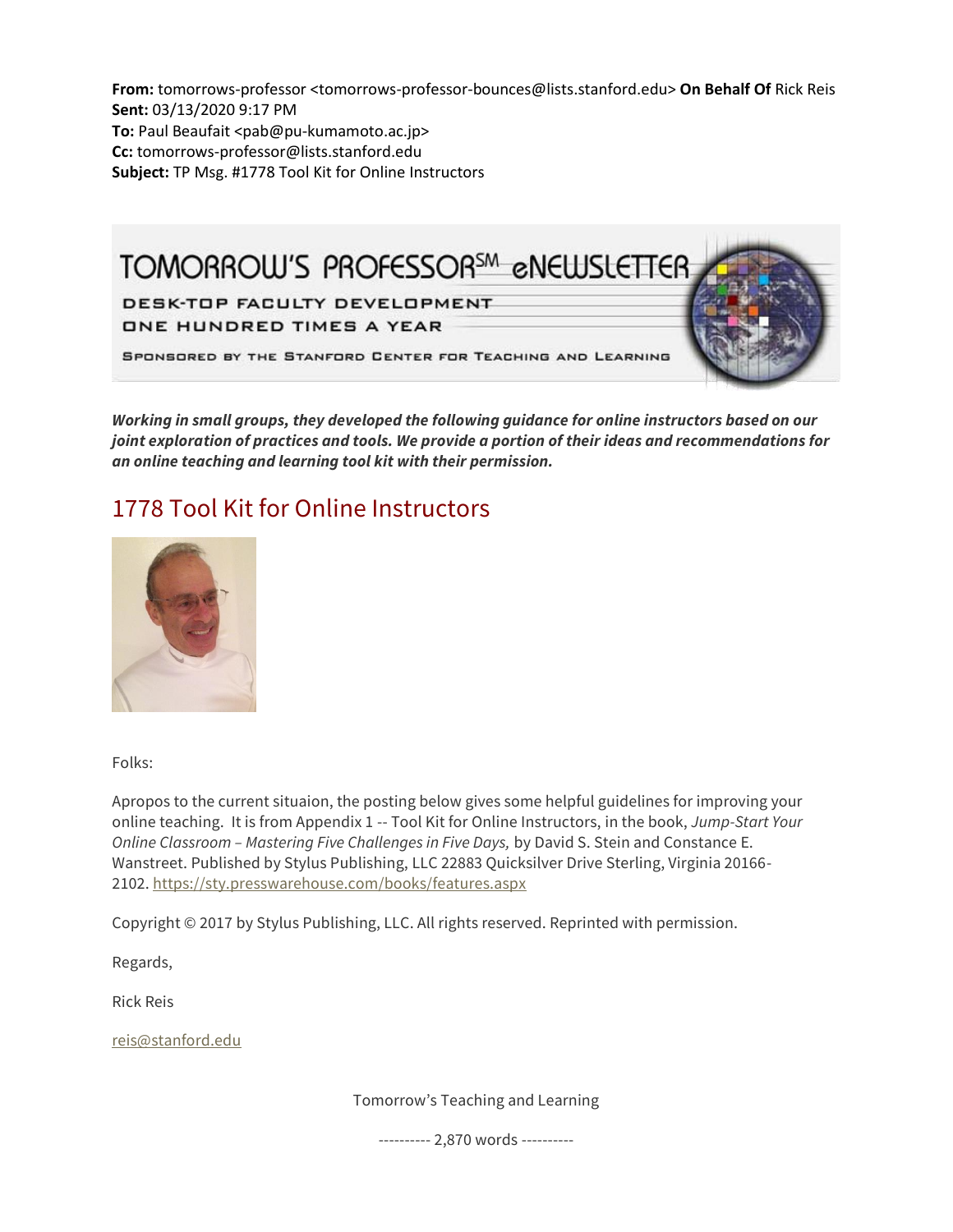# **Tool Kit for Online Instructors**

Our previous learners share practices and tools their groups considered to be most important in teaching an online course. Working in small groups, they developed the following guidance for online instructors based on our joint exploration of practices and tools. We provide a portion of their ideas and recommendations for an online teaching and learning tool kit with their permission.

## **Setting Expectations**

Developed by Sharon Lyon-Paul, Julie Robinson, Chuck Stickelman, and Jessica Wells.

Setting expectations is an effective tool for face-to-face and online courses. Creating an online environment that promotes motivated and engaged learners can be challenging, and the lack of face-toface meetings that is typical of online classes can increase those challenges. As an ice-breaker, you can share your thoughts and feelings about the course, your role in the class, and what you expect of yourself and the learners. By sharing your expectations you help the learners develop their own expectations and how to express them. Additionally, you are opening an important dialogue between yourself and the learners that actively includes them in the design of their personal learning experience.

#### *What to Share*

To cooperatively develop a shared set of expectations between you and the learners you will need to share your expectations and then require the learners to respond with their expectations. When you and the learners are sharing expectations consider using the following categories.

# *Expectations for the Course*

You can use this as an opportunity to paint the big picture for the course. You can refer to the course's learning objectives, as these are usually set in advance as part of the curriculum and are integral to the course's goals. The learners are going to use these expectations to tell you why they are in the course and what they expect to get out of it.

#### *Expectations for the Instructor*

You can use this space to outline how you see your role in the course, clearly identifying how you intend to participate in the course. The learners are going to tell you what they expect and want from you.

#### *Expectations for the Learners*

This is big! Do not skimp on the details in this section. You will find that many of your expectations are common from one course to another. That's ok. The learners will respond to your lead.

#### *How to Share*

There are several tools and methods that you can use to begin an expectations dialogue with the learners that can be combined as desired.

*Telephone.* You can call each learner and begin discussing expectations with them then, or you can use the call as an opportunity to direct the learner to the e-mail or the course management system (CMS) such as Canvas, Blackboard, or Moodle.

*E-mail.* The initial contact with the learners can be via e-mail. This is a great opportunity to share your expectations and then solicit e-mail replies. The e-mail can also direct the learners to the CMS.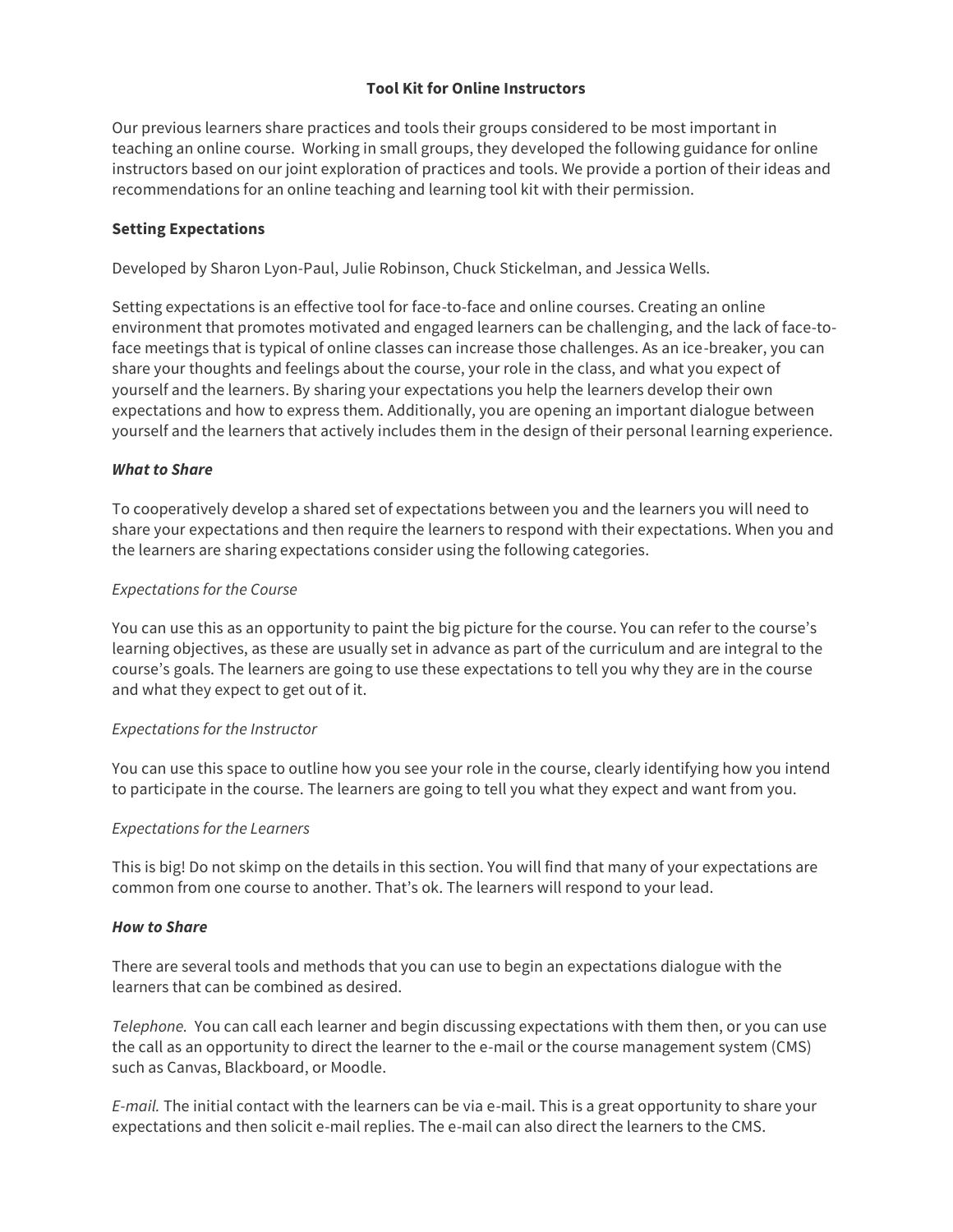*CMS.* The CMS is the core of many online courses. Using this tool to communicate expectations is natural. Most CMS solutions include the ability to support surveys and discussion forums. Creating a survey that asks the learners to identify all three sets of expectations can be effective. The discussion forum can be used to discuss the results of the survey and cooperatively develop a shared set of expectations.

# **Fostering a Community of Inquiry**

Developed by Laura Bockbrader, Tiffany Halsell, Jacquelyn Lewis, and Kelsi Soneson.

A community of inquiry (COI) is a distance educational model based on three elements of collaborative learning: teaching presence, social presence, and cognitive presence. Each of these three elements works in tandem to help create a community where instructors and students share ideas, discoveries, and experiences to create a meaningful learning experience.

Why is it important to understand the COI model? The COI model provides a means for students to use higher-order thinking skills to negotiate new understandings of content while challenging preconceived unsupported positions; Garrison (2011) cites work by Lipinan to explain the importance of COI. Students are more likely to participate in discussions when they feel welcome as a part of the group. This leads to higher grades and more in-depth interactions during the course. The following are the elements of COI:

- *Social presence* is the ability of participants to identify with a group, communicate purposefully in a trusting environment, and develop personal and affective relationships progressively by way of projecting their individual personalities.

- *Cognitive presence* is the extent to which learners are able to construct and confirm meaning through sustained reflection and discourse in a critical COI.

- *Teaching presence* is the design, facilitation, and direction of cognitive and social processes for the purpose of realizing personally meaningful and educationally worthwhile learning outcomes.

#### *Using COI Elements in a Course*

- Design the course with clear expectations, guidelines, and appropriate use of technology.

- Structure activities and assignments to build collaboration and comfort among the students.
- Respond to students' posts and e-mails according to guidelines established at the onset of the course.
- Create a welcoming environment, which encourages and supports students.

- Allow thoughtful and meaningful exploration of course content by students through use of guided discussions and group assignments.

- Establish clear evaluations and assessments for assignments, which align with stated objectives.
- Know when to be the sage on the stage or the guide on the side.

#### **Selecting Appropriate Activities**

Developed by Garren Cabral, Blythe Jones, Lindsey Luther, Caitlyn Riederer, and Marissa Stewart.

As an online instructor, you may wonder what types of activities you can use in an online environment to make sure students are engaged and learning at the same level as in a traditional classroom environment. Luckily, technology gives us many options and it is easier than you might think to create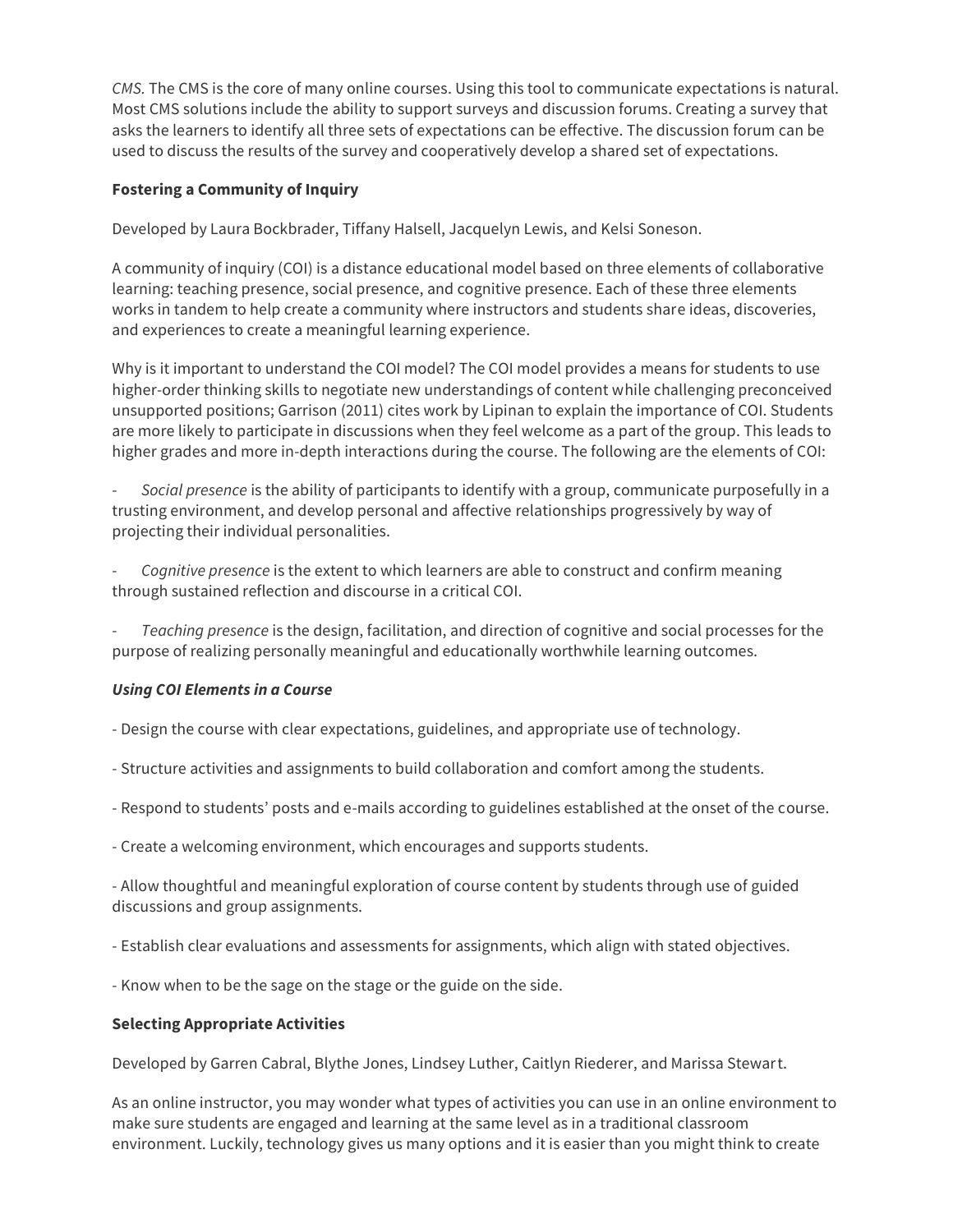equivalent activities in an online course. Here are some great ideas that work well in an online classroom.

## *Introductions*

As a part of creating social presence and teaching presence, encourage your students to make introductions at the beginning of the course, and introduce yourself as well. On the discussion board, you can guide the introductions with questions similar to the ones you might use in a traditional classroom. Ask students about their background and their expectations for the course. Encourage students to post a picture. Ask your students how they prefer to learn. Finally, throw in some fun questions to create a social atmosphere and help people get to know each other!

# *Reflective Activities*

The class discussion board is a great place to encourage reflection and critical thinking. There are a variety of prompts that you can use to get students to integrate course content. One option is to use a case study and ask guiding questions to allow students to apply what they have learned in the course. Another idea that is often successful is to have a debate in which students are assigned a position to defend. Discussion board activities are useful because they allow students to interact with content as well as with each other, increasing social presence and cognitive presence. Be creative and you can come up with a variety of discussion activities that suit the goals of the course.

# *Guest Speakers*

With advances in technology, it's easier than ever to incorporate videos into your online course. One great application of videos is to have guest speakers. If there is someone who has extensive knowledge in the subject of the course, or someone who has an interesting perspective, you can film the interview and post the video on the course site. To make it even more interactive, you can collect questions from the students before you do the interview. Videos provide a great alternative to the text-based activities that usually dominate online discussion spaces.

#### *Wiki Spaces*

Wiki spaces are areas where multiple parties can contribute to one document. In a CMS, the instructor can track who contributes to the wiki and who edits the document. This allows you to assess participation through multiple drafts of a document, and see who contributes to different areas. One excellent use of a wiki is to encourage students to post links to current events and applications that they have noticed in the real world. For example, in a science class, students could post a link to a magazine article that relates to what they have learned in class. It is a great opportunity for students to practice application of course content, and it enhances social and cognitive presence by allowing students to interact with the material and with each other. Respond to students' wiki posts with your own ideas to further the discussion.

#### **Managing Behavior Problems**

Developed by Caryn Filson, Laura Kohlhorst-Jones, Jamie McConnell, Jamie Seger, and Heather Usher.

Behavior issues that prove to be challenging for the instructor may arise in online classrooms. Instructors should deal with issues as soon as they arise to prevent the behavior from escalating and affecting the learning outcomes of other students.

#### *Behavior Problem: Talkers*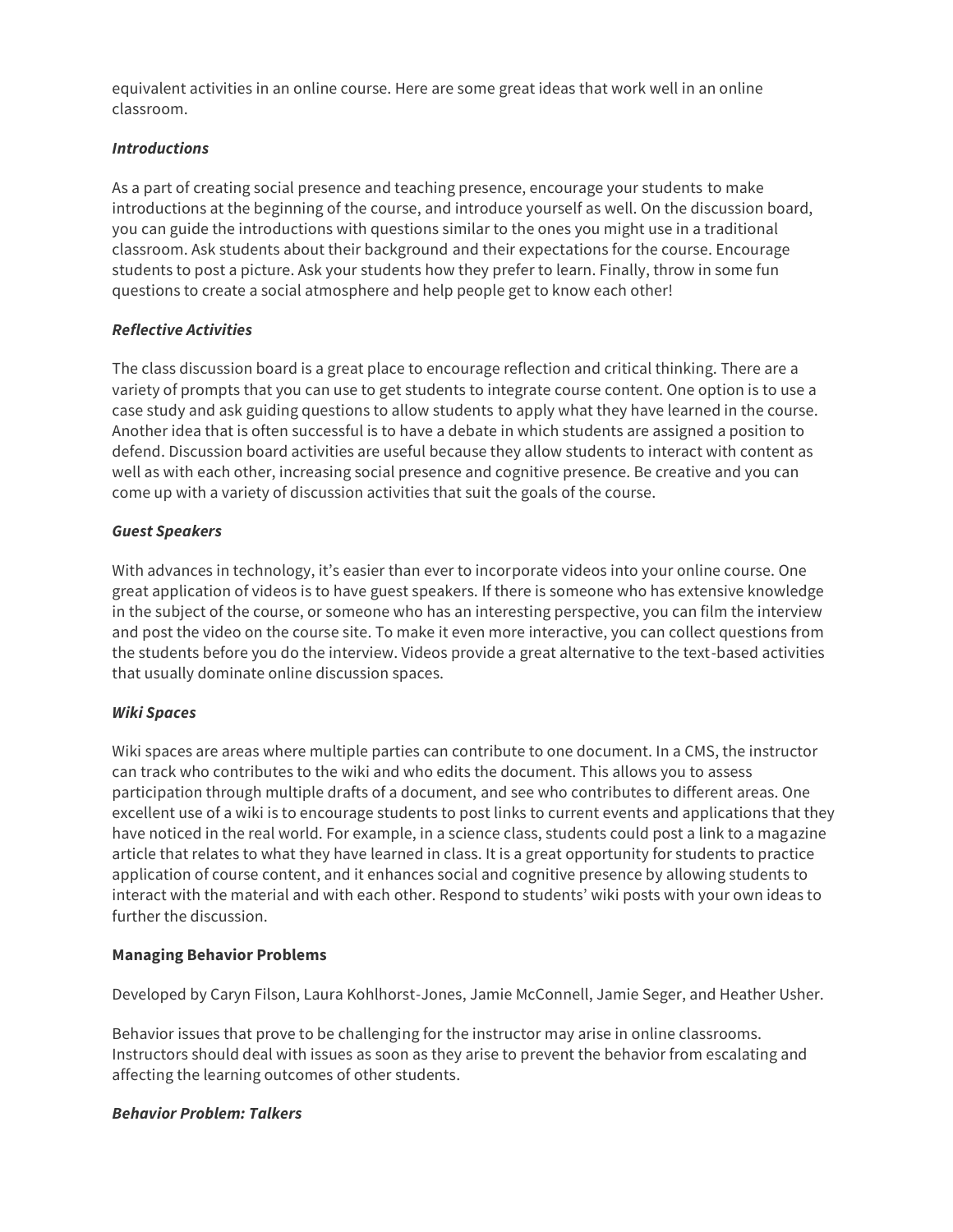These students like to hear themselves talk. They spend their energy making noise, often raising unnecessary issues. They may create new threads of discussion or make comments that could fit into existing threads. These students thrive on personal attention, especially from the instructor.

**Solution**: The instructor can ask the student to reply to existing conversations rather than starting new ones. A personal e-mail with specific suggestions to get the student on track can help the situation. Set an example of behavior you want to see and remind students of proper protocol for the course. Be gentle with this student; he or she may be your saving grace when you need someone to participate without prodding.

# *Behavior Problem: Shy or Quiet Students*

These students do not post on discussions or threads. They are difficult to read in an online setting because of the absence of body language (nodding of the head, etc.). You see little interaction or engagement from this student.

**Solution**: These students can be urged to participate more often by sending them a private e-mail. The student may be having technical problems, so ask if you can help overcome any issues he or she may have. Get to know something about the student that you can use to engage him or her into a discussion later. If you have the proper software to track the student's online log time, check to see if the student could be logging on and reading other comments and learning more passively rather than actively.

# *Behavior Problem: Disruptive Students*

These students attempt to take over the class. They may address questions or comments made toward others, including the instructor. They may use foul language, be rude, be abusive, or even be threatening to other students.

**Solution**: To help avoid these situations, instructors can post codes of conduct at the beginning of the course to set guidelines. To deal with a disruptive student, instructors should act quickly to prevent the behavior from escalating. The professor should file all documentation of the student's behavior and address the student privately. Instructors should reassert their authority and ensure students understand expectations. If the student becomes too unmanageable, notifying proper authorities or technical personnel could be a solution.

#### *Behavior Problem: Overachievers*

These students make it known from the get-go that they have to get an A in the course. These students may exaggerate their achievements or claim credentials they do not possess. These students may question grading on assignments or challenge your grading system. Some of these students may try to harass you into giving them an A.

**Solution**: Acknowledging the motivation these students have can help alleviate the intensity of their behavior. Convey to the students that the class will be rigorous and as the instructor you have established the grading criteria and requirements. Let the students know that they must work hard to earn their grade, as grades will not be awarded without being earned. Keep all correspondence with these students and choose working wisely in e-mails or discussions. It is likely that these students are also keeping a record of your conversations, which could be used against you at a later time.

# **Building the Online Classroom**

Developed by Naomi Adaniya, Brent Grilliot, Brenda Kraner, Regina Mosier, and Ella Smith.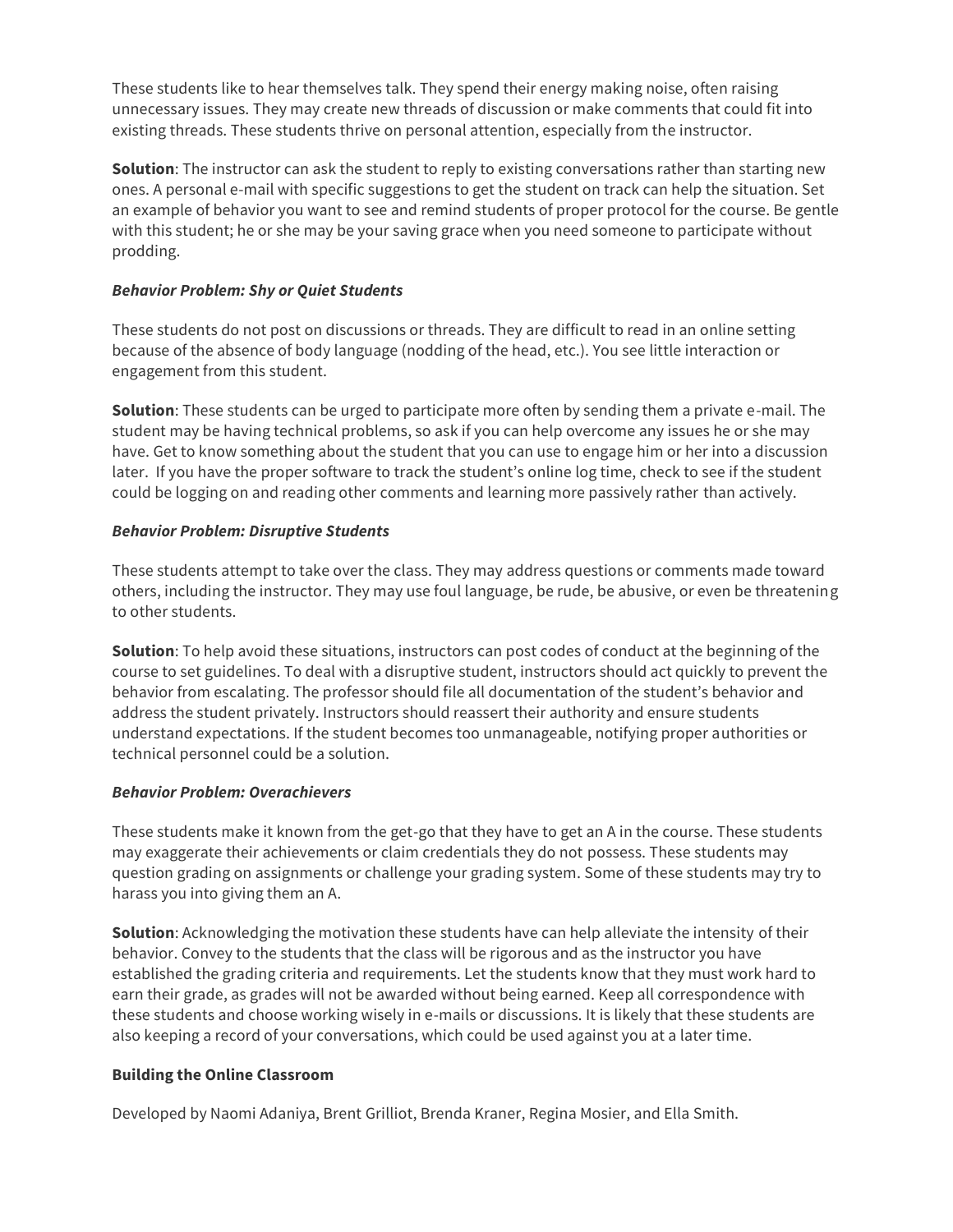Regardless of the format an instructor opts to use in his or her teaching (blended or hybrid, virtual or physical environment, asynchronous or synchronous), the online virtual classroom has the power to greatly complement and facilitate learning. As the opportunities for online education have grown, instructors have many more tools at their disposal; however, as the number of tools increases, instructors will need to know which ones are worth including.

Although this may be your first opportunity to teach online, rest assured that online education has now become much more commonplace, and, consequently, instructors are far more supported. You will not have to start from scratch. As online education has evolved, relevant software has too, and your home institution may already be providing supportive resources for online instructors (Ko & Rossen, 2010). In addition, "There is no prototypical experience of teaching online," so you have the flexibility to design your online classroom to what works best for you (Ko & Rossen, 2010, p. 8).

Although your online classroom can be designed however you wish, here are some general guidelines to follow that have been developed by experts in this field:

#### *Space*

Don't be afraid to use online space. Create or make us of a space for every activity you devise (Ko & Rossen, 2010). At the beginning of the class, you can have a syllabus area, designate an announcements and grading area, and open access to the first lesson or class. By allocating a separate area for each activity, you instantly have more control over the timing of student access and pacing. It allows you to guide students' learning better (Garrison, 2011).

#### *Discussion Boards*

Using discussion boards is fairly common in online classes because it allows students to interact with one another and gives students an opportunity to reflect on the lesson, which is one of the strengths of the online learning environment. Familiarize yourself with this tool, its structure and user options, and determine how you want you and your students to view and sort messages.

# *Other Tools*

Teaching moments and interactions with students are definitely not limited to discussion board instruction. In fact, it is recommended that you rely on more than one form of graded assignment, so plan on using other tools (Ko & Rossen, 2010). However, do not introduce tools until you are familiar with them and have determined that they are worth the effort.

*Chat rooms and whiteboards.* These tools allow students to interact in real-time and even make presentations to all their classmates or a smaller group. Adobe Connect, Wimba LiveClassroom, and DimDim are examples of software that provide this sort of tool.

*Group sharing.* Tools that facilitate group interactions allow students to gain more from group class work. This can be done as simply as opening a group discussion board, or you can use additional online software like Ning, a sort of social networking site that allows blogs and uploading files. Wiki software may be better as it provides any instructor with the ability to see a page history.

*Quizzes and tests.* Many of the classroom management programs colleges and universities have purchased or developed already have the tools to allow instructors to design and post online quizzes. However, if you do not have the tool, the following are some online quiz-building resources: [SurveyMonkey.com,](https://nam05.safelinks.protection.outlook.com/?url=http%3A%2F%2Fsurveymonkey.com%2F&data=02%7C01%7Cjoeg%40pitt.edu%7C78efc7e57134432fc4dd08d7c7b57ec7%7C9ef9f489e0a04eeb87cc3a526112fd0d%7C1%7C0%7C637197454640105652&sdata=n8nfhZeecV6YG0XcBQ3jRcRw7kEZMQblnNW0%2BghficM%3D&reserved=0) [ProProfs.com,](https://nam05.safelinks.protection.outlook.com/?url=http%3A%2F%2Fproprofs.com%2F&data=02%7C01%7Cjoeg%40pitt.edu%7C78efc7e57134432fc4dd08d7c7b57ec7%7C9ef9f489e0a04eeb87cc3a526112fd0d%7C1%7C0%7C637197454640115645&sdata=0leuLcMvGtYSuLT1LyrPrW2OZLoyNeZgG3BJhcBNuvs%3D&reserved=0) and [EasyTestMakers.com.](https://nam05.safelinks.protection.outlook.com/?url=http%3A%2F%2Feasytestmakers.com%2F&data=02%7C01%7Cjoeg%40pitt.edu%7C78efc7e57134432fc4dd08d7c7b57ec7%7C9ef9f489e0a04eeb87cc3a526112fd0d%7C1%7C0%7C637197454640115645&sdata=9cPw40bc3gPM13fThBJLS5xK8Qyvro%2BqinboI3fwups%3D&reserved=0)

*Voice or audio messages.* This can be done through a basic MP3 recorded digitally or through a podcast. Another example is the program VoiceThread, which allows students to draw on an image (or document)